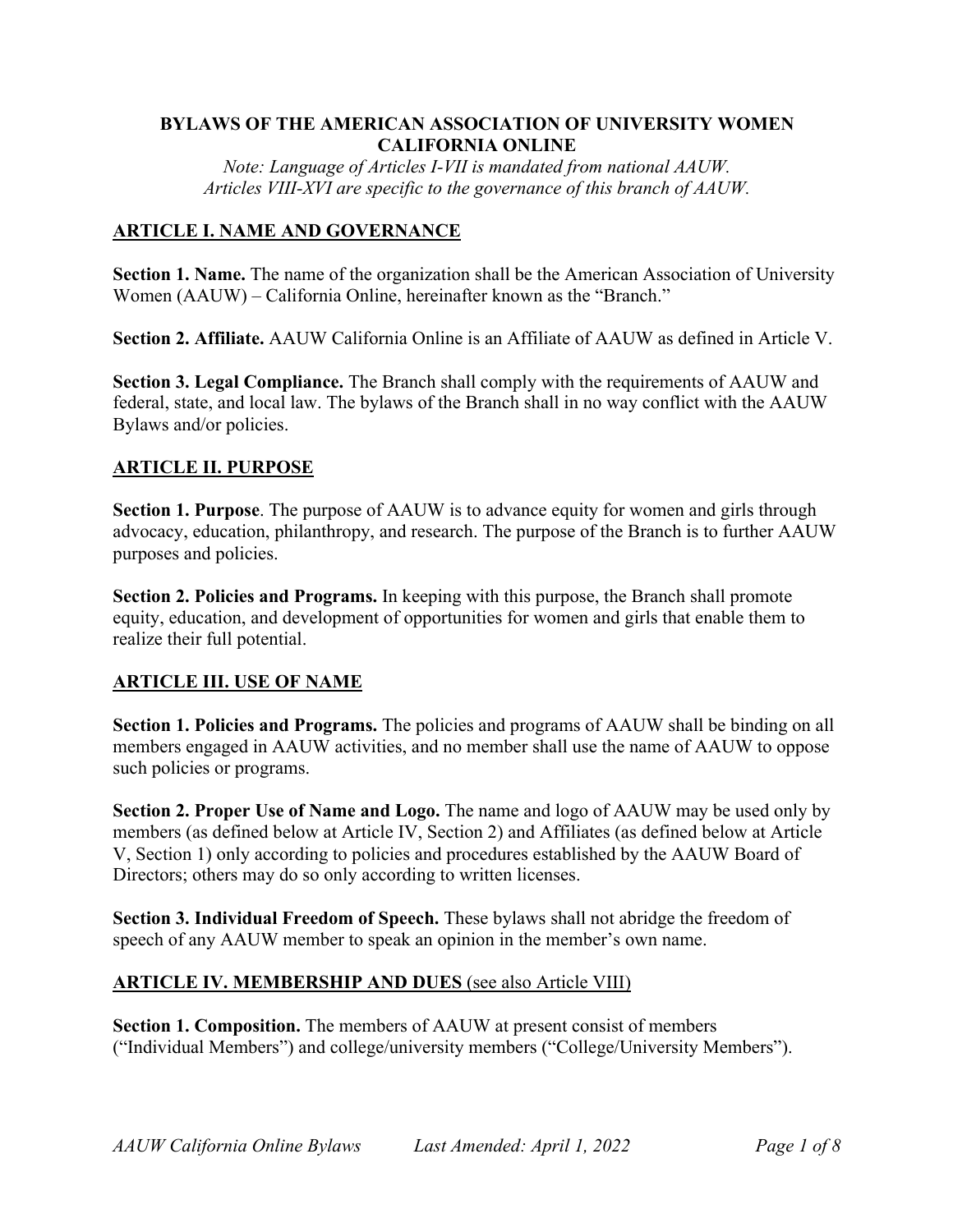## **Section 2. Basis of Membership.**

- a. Individual Members.
	- (1) Eligibility. An individual holding an associate's (or equivalent, e.g., RN), bachelor's, or higher degree from a higher education institution accredited by a regional accrediting agency recognized by the U.S Department of Education (an "Accredited Higher Education Institution") or other qualified educational institution located outside of the United States, as determined by the AAUW Board of Directors, shall be eligible to receive admission to AAUW membership; such membership shall be granted upon payment of AAUW dues. The provisions set forth in this section are the sole requirement for eligibility and admissibility to AAUW membership except that the AAUW Board of Directors may establish a process to assess credentials that are submitted based on degree equivalence.
	- (2) Appeals of Refusals of Admission to Membership. Any potential Individual Member or College/University Member who claims qualification for membership in AAUW and who has been refused admission to membership may present credentials to the AAUW Board of Directors for review. The decision of the AAUW Board of Directors shall be final.
	- (3) Saving Clause. No Individual Member shall lose membership due to any change in the status of the higher education institution upon which original qualification for membership was based.
	- (4) Life Membership.
		- (a) Paid. An Individual Member may become a life member (a "Life Member") upon a one-time payment of twenty years' annual AAUW dues, based on the amount of annual AAUW dues the year the Member elects to become a Life Member. Thereafter, the Life Member shall be exempt from the payment of AAUW national dues.
		- (b) Fifty-Year Honorary. An Individual Member who has paid AAUW dues for fifty years shall become a Life Member and shall thereafter be exempt from the payment of AAUW national dues.
- b. College/University Members. Any Accredited Higher Education Institution or other qualified higher education institution located outside the United States, as determined by the AAUW Board of Directors, that pays annual dues to AAUW shall be eligible to be a College/University Member. Each College/University Member shall appoint one or two representatives who are eligible to be Individual Members and who shall each have the membership benefits of an Individual Member and any other benefits that accrue to representatives of College/University Members, as determined by the AAUW Board of Directors.

**Section 3. Student Associates.** The AAUW Board of Directors may permit undergraduate students enrolled in Accredited Higher Education Institutions or in other qualified educational institutions located outside the United States, as determined by the AAUW Board of Directors, to associate with AAUW, with fees (if any) and benefits as determined by the AAUW Board of Directors.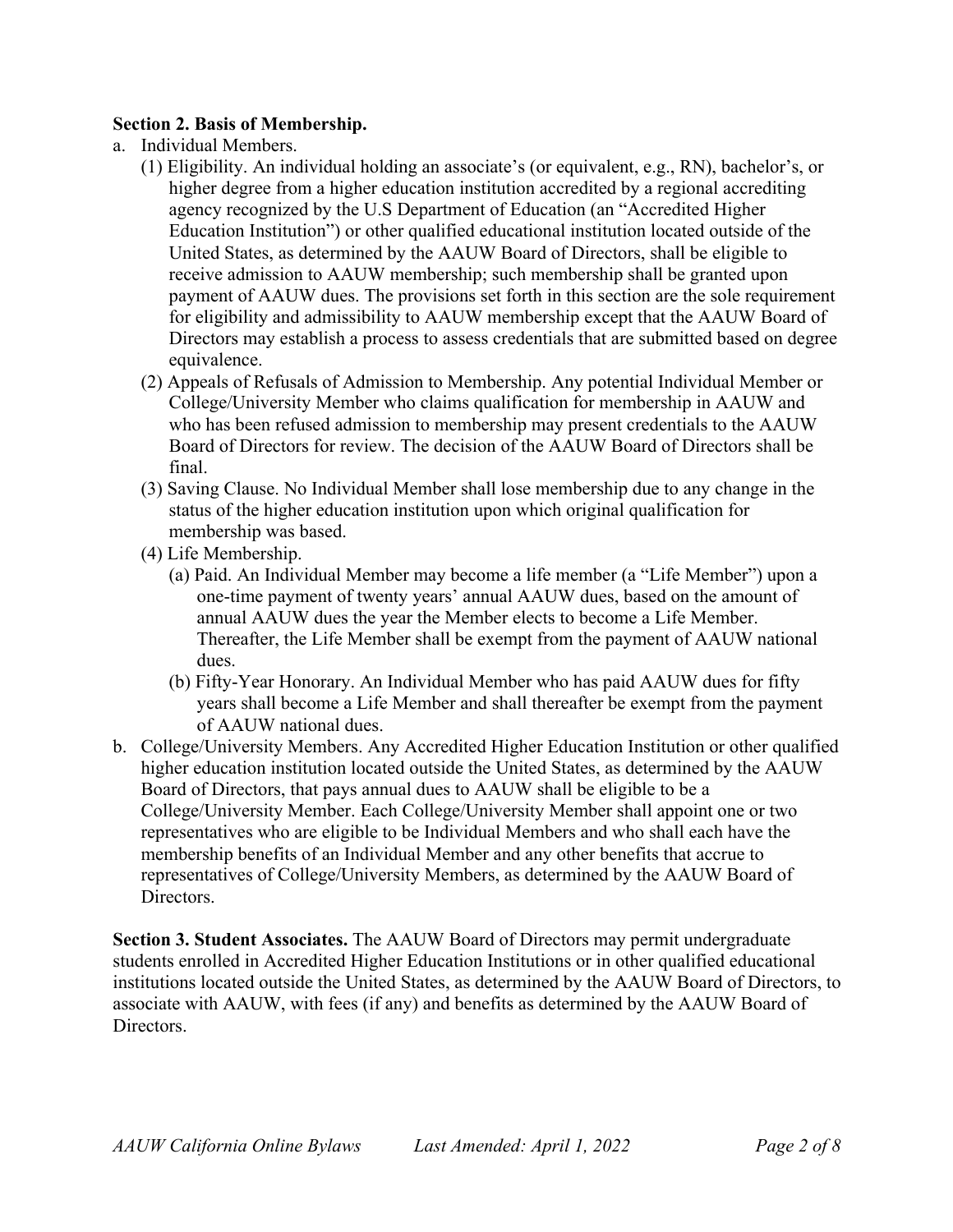#### **Section 4. Dues.**

- a. Amount. The annual dues and Member benefits for any category of member shall be established by a two-thirds vote of the AAUW Board of Directors. Members shall be notified of the intent to consider a change in the dues, the proposed amount, and the rationale for the change at least 60 days prior to the vote.
- b. Payment. Member dues shall be payable in accordance with procedures established by the AAUW Board of Directors.

**Section 5. Severance of Membership.** Any Member may be suspended or removed from membership for any conduct that tends to injure AAUW or to adversely affect its reputation or that is contrary to or destructive of its mission according to these bylaws, with action taken following policies and procedures adopted by the AAUW Board of Directors. In addition, a College/University Member that is no longer eligible for membership shall be removed from membership as soon as practicable after it loses its eligibility.

## **ARTICLE V. AAUW AFFILIATES**

**Section 1. AAUW Affiliate Defined.** An AAUW Affiliate ("Affiliate") is an organization affiliated with AAUW for the purpose of supporting AAUW's mission through Affiliate programs, fundraising, networking, and/or other activities. Affiliates are typically nonprofit membership organizations under state law and may also have been recognized as tax-exempt  $501(c)(3)$  or  $501(c)(4)$  organizations under the Internal Revenue Code. An Affiliate may use AAUW's name and/or logo only if approved by the AAUW Board of Directors.

#### **Section 2. Organization.**

- a. Purpose. Affiliates shall promote the purposes, programs, and policies of AAUW.
- b. Bylaws. Affiliates shall develop bylaws as meet their needs. However, any such bylaws shall not conflict with AAUW Bylaws or with applicable law.
- c. Structure. Affiliates may create such leadership structures as meet their needs. Each Affiliate shall provide AAUW with designated contacts for administration and finance.

## **Section 3. Loss of Recognition of an Affiliate.**

- a. The AAUW affiliation status of an Affiliate may be revoked for cause through affiliation review procedures specified by the AAUW Board of Directors.
- b. The Affiliate shall have the right to appeal to the AAUW Board of Directors within a designated period.

**Section 4. Property and Assets.** The title to all property, funds, and assets of an Affiliate is vested in the Affiliate. An Affiliate shall have complete control of its property and assets, except that such property and assets shall not be used for any purpose contrary to AAUW's purposes. In the event of the dissolution of an Affiliate or the termination of an Affiliate's affiliation with AAUW, all assets of the Affiliate shall be transferred and delivered to AAUW or to another Affiliate designated by AAUW. AAUW may solicit and consider recommendations from local leaders before making a designation.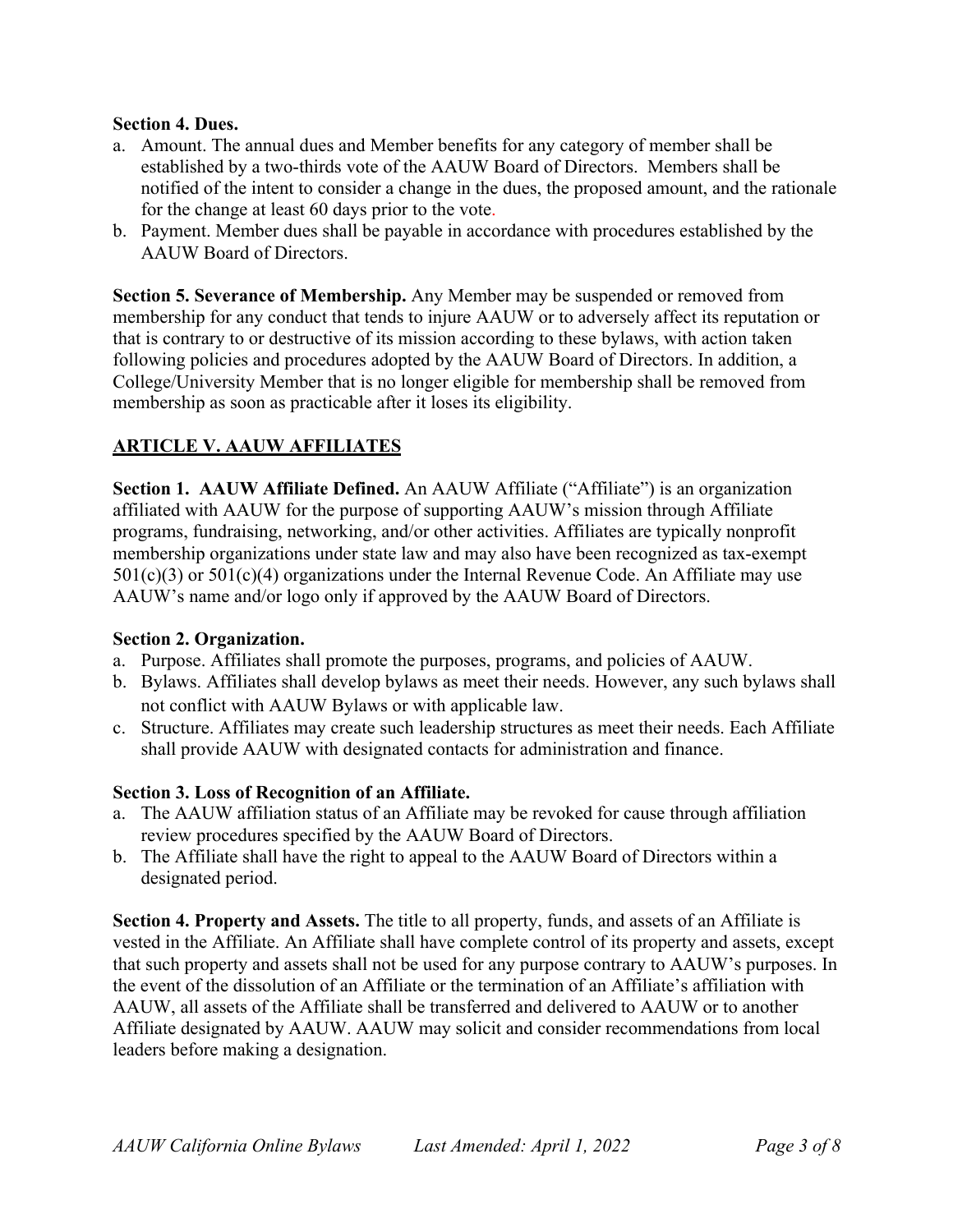# **ARTICLE VI. PARLIAMENTARY AUTHORITY**

The rules contained in the most current edition of *Robert's Rules of Order Newly Revised* shall govern the Branch in all instances in which they are applicable and in which they are not inconsistent with the AAUW Bylaws or with the requirements of AAUW or applicable laws.

## **ARTICLE VII. AAUW-MANDATED AMENDMENTS TO THE BYLAWS**

AAUW-mandated amendments shall be implemented by the Branch's board of directors without a vote of the Branch's membership and as prescribed by the AAUW Board of Directors.

> *Note: Language of Articles I-VII is mandated from national AAUW. Articles VIII-XVI are specific to the governance of this branch of AAUW.*

### **ARTICLE VIII. BRANCH MEMBERSHIP AND DUES**

#### **Section 1. Branch Membership.**

- a**.** A member of national AAUW, as defined in Article IV, may become a member of the Branch upon payment of Branch dues.
- b. All Branch members are required to be members of the American Association of University Women of the State of California, hereinafter called AAUW CA, in order for the Branch to be eligible for AAUW CA insurance and programs.

#### **Section 2. Dues.** (See also Article IV, Section 4.)

- a. Changes in Branch dues shall be determined by two-thirds vote of those voting, provided notice has been given to the members 15 days prior to the vote.
- b. Branch dues for college/university representatives shall be set by the Branch board of directors. AAUW CA dues are waived for college/university representatives.
- c. AAUW paid life members, as defined in Article IV, Section 2-a-(4)-(a), are not exempt from payment of AAUW CA and Branch dues.
- d. Fifty-Year Honorary Members as defined in Article IV, Section 2-a-(4)-(b) shall be exempt from the payment of national AAUW and AAUW CA dues, but are not exempt from paying Branch dues.
- e. Reciprocity. A current paid member of a Branch or comparable AAUW-affiliated entity may transfer membership to another Branch or comparable AAUW-affiliated entity without payment of additional dues for the current fiscal year.

## **ARTICLE IX. NOMINATIONS AND ELECTIONS**

#### **Section 1. Nominating Committee.**

- a. There shall be a nominating committee of no fewer than two members, at least one of whom is a Branch board of directors member. The president may not serve as a member of the nominating committee.
- b. The committee members shall be appointed at least two months prior to the officer elections.
- c. The Branch board of directors appointee shall chair the committee.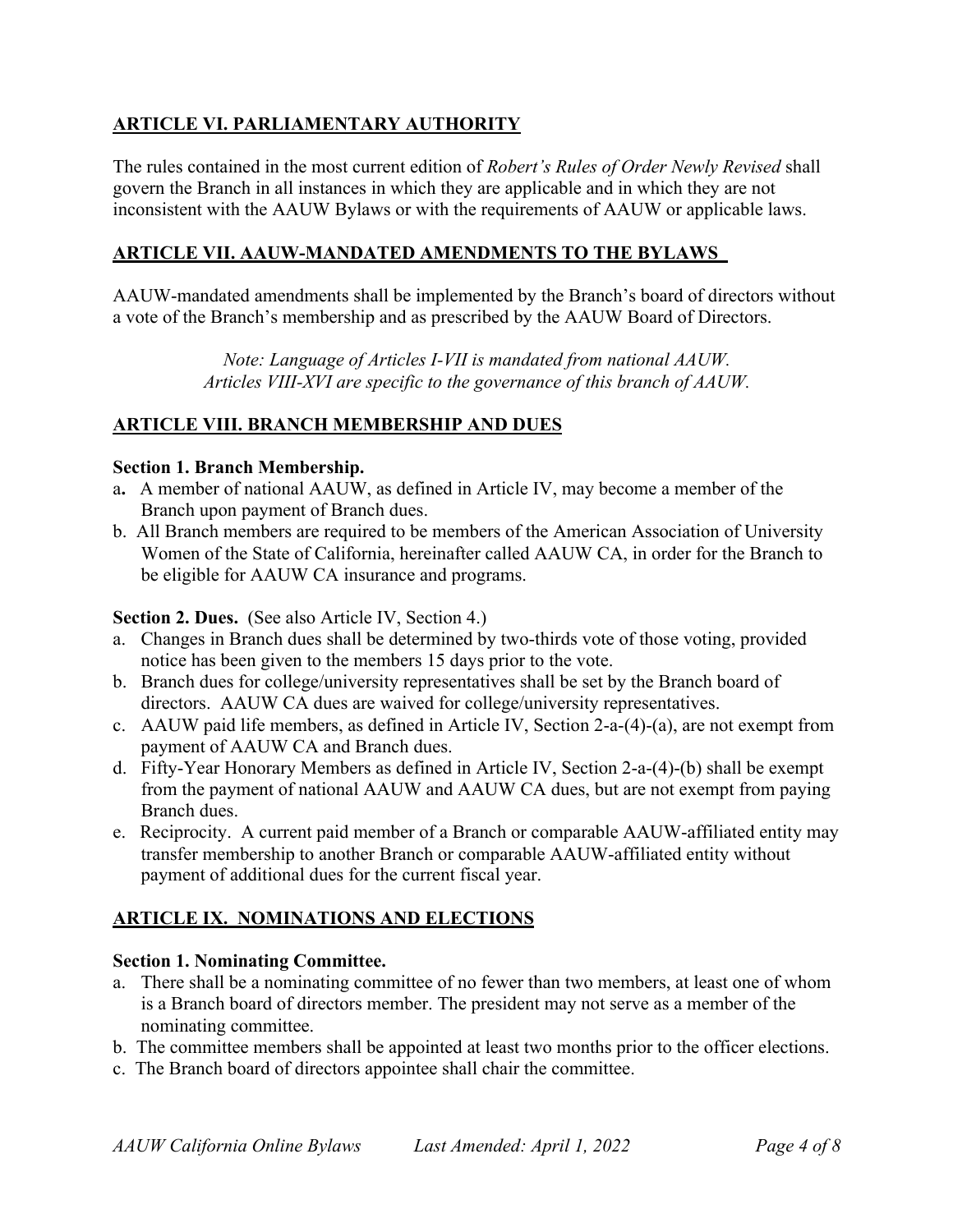d. The term of service on the nominating committee shall be from time of appointment until the officer election) for a maximum of two consecutive terms.

### **Section 2. Nominations.**

- a**.** The names of the nominees shall be sent to every member at least 15 days prior to the election.
- b. Additional nominations may be made with the consent of the nominee.

#### **Section 3. Elections.**

- a. The officer elections shall be held between March 1 and May 30, the date and time to be determined by the Branch board of directors.
- b. Voting shall be by online confidential ballot. Election shall be by a majority of those voting.

# **ARTICLE X. OFFICERS**

### **Section 1. Officers.**

- a. The elected officers for the Branch shall be a president, treasurer, and vice presidents for program, membership and AAUW Funds.
- b. The appointed officers shall be the chairs for communications, public policy, and diversity, equity and inclusion (DEI). These officers shall be appointed by the president with the approval of the Branch board of directors.
- c. Officers shall serve for a term of one year or until their successors have been elected or appointed and assume office. The term of each officer shall begin on July 1.
- d. No officer shall hold more than one office at a time, and no member shall be eligible to serve more than two consecutive terms in the same elected office.
- e. A vacancy in office, excluding the office of president, shall be filled for the unexpired term by the Branch board of directors. A vacancy in the office of president shall be filled by the nominating committee's reconvening to nominate a candidate to be elected within 30 days of the vacancy.
- f. The incoming president may call a meeting of the incoming Branch board of directors prior to July 1 for the purpose of planning for the coming year. No business actions may be taken during the planning meeting.

#### **Section 2. Duties.**

- a. Officers shall perform the duties prescribed by these bylaws, Branch policies, and by the current edition of *Robert's Rules of Order Newly Revised.*
- b. The president shall be the official spokesperson and representative for the Branch and shall be responsible for submitting such reports and forms as required by AAUW and AAUW CA. The president is the official signer of all legal documents relevant to Branch business.
- c. The treasurer shall be responsible for collecting, distributing, and accounting for the funds of the Branch and for meeting specific deadlines.
- d. The president shall assign a member of the Branch board of directors for the responsibility for recording and keeping minutes of all board and Branch business, and ensuring the approved minutes are posted on the Branch website.
- e. All other Branch board of directors officers, elected and appointed, shall perform such duties as the president and Branch board of directors shall direct.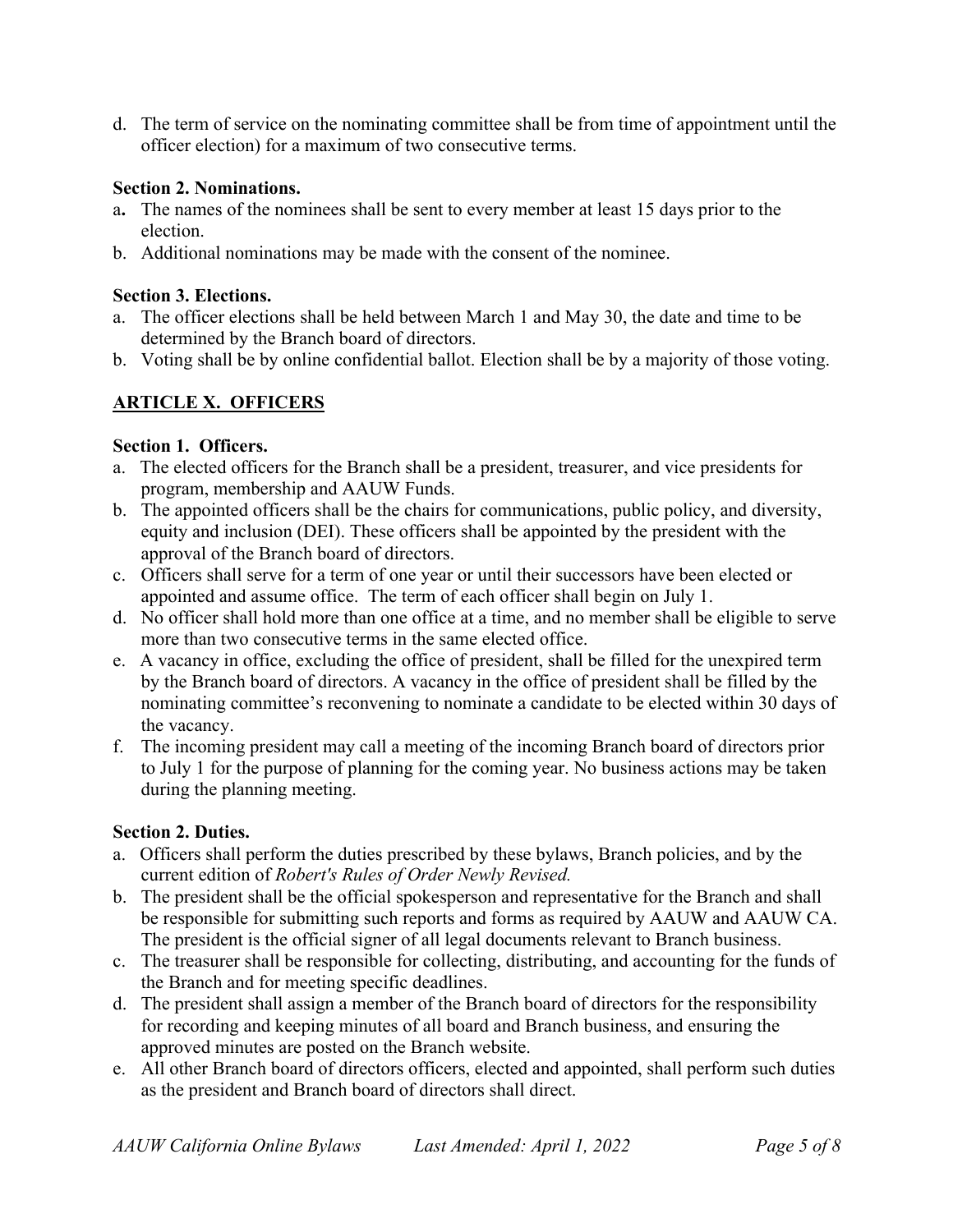# **ARTICLE XI. BRANCH BOARD OF DIRECTORS**

Section 1. Composition. The Branch board of directors shall include the elected and appointed officers. They shall be voting members of the Branch board of directors.

**Section 2. Administrative Responsibilities.** The Branch board of directors shall have the power to administer affairs of the Branch and to carry out its programs and its policies, and shall accept responsibilities delegated by AAUW and AAUW CA. The Branch board of directors shall have fiscal responsibility as outlined in Article XIII, Financial Administration, Section 2.

**Section 3. Conducting Business.** Branch board of directors business shall be conducted at any time at the call of the president, or upon the request of any member of the Branch board of directors. The Branch board of directors shall hold a minimum of one meeting during the year.

**Section 4. Meetings by Electronic Media.** Any meeting may be held by a form of electronic media as long as all attendees participating in the meeting can communicate with one another. All members shall be deemed to be "present in person" at such a meeting.

**Section 5. Quorum.** The quorum of the Branch board of directors shall be a majority of its members.

**Section 6. Removal from Office.** A member of the Branch board of directors may be removed for any reason by a two-thirds vote of the Branch board of directors in accordance with policies and procedures adopted by AAUW.

# **ARTICLE XII. COMMITTEES**

**Section 1. Establishing Committees.** The president may establish standing and special committees as needed with consent by the Branch board of directors.

**Section 2**. **Purpose.** With the approval of the Branch board of directors, each standing and special committee shall ensure their work carries out the mission of AAUW.

# **ARTICLE XIII. FINANCIAL ADMINISTRATION**

**Section 1. Fiscal Year.** The fiscal year shall correspond with that of AAUW: July 1 through June 30.

**Section 2. Financial Policies.** The Branch board of directors shall set and maintain policies and procedures to control financial records consistent with Generally Accepted Accounting Principles (GAAP) and federal, state, and local laws including an annual financial review.

**Section 3. Budget.** The annual budget shall be adopted by the Branch board of directors for presentation to the Branch membership no later than September.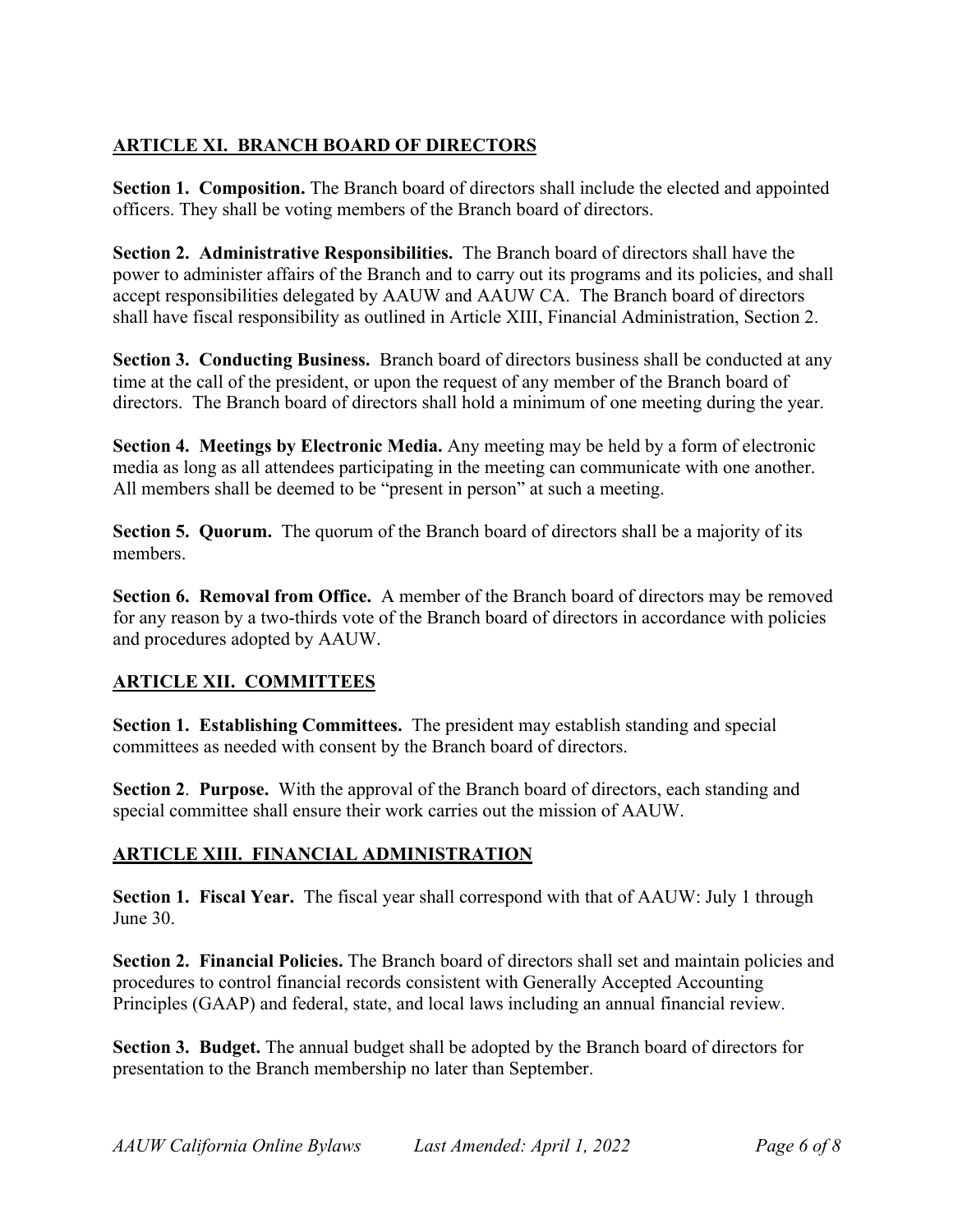#### **Section 4. Insurance**

- a. The Branch is required to participate in the AAUW CA insurance programs to participate in AAUW CA sponsored activities and projects. The Branch must comply with all risk management requirements, AAUW CA program directives and all other requirements as outlined in AAUW CA policy and procedures.
- b. The Branch must obtain separate insurance coverage for activities and projects not covered under the AAUW CA insurance coverage.

## **ARTICLE XIV. BRANCH BUSINESS**

**Section 1. Notice.** Notice of business requiring a Branch vote shall be sent to all members of the Branch at least 15 days prior to the call for a vote.

**Section 2. Call for Business.** Branch business may be called by the president or shall be call by the president on the request of at least 25 percent of the voting members of the Branch board of directors, or 10 percent of the Branch membership.

**Section 3. Quorum.** The quorum shall be 10 percent of the Branch membership.

**Section 4. Annual Meeting.** The Branch will hold an annual general membership meeting during the last quarter of the year, the date and time to be set by the Branch board of directors. Notice shall be given no more than 30 days and not less than 15 days in advance of the meeting.

**Section 5. Meetings by Electronic Media.** Any meeting may be held by a form of electronic media as long as all attendees participating in the meeting can communicate with one another. All members shall be deemed to be "present in person" at such a meeting.

## **ARTICLE XV. INDEMNIFICATION**

Every Branch board or committee member may be indemnified by the Branch against all expenses and liabilities, including counsel fees, reasonably incurred or imposed upon such board or committee members in connection with any threatened, pending or completed action, suit, or proceeding to which the board or committee member may become involved by reason of being or having been a member of the board or committee, or any settlement thereof, unless adjudged therein to be liable for negligence or misconduct in the performance of duties. In the event of a settlement the indemnification herein shall apply only when the Branch board of directors approves such settlement and reimbursement as being in the best interest of the Branch. The foregoing right of indemnification shall be in addition to and not exclusive of all other rights to which the board or committee member is entitled.

## **ARTICLE XVI. ORGANIZATION**

**Section 1. Contact.** The Branch will annually provide AAUW with a designated contact for administration and finance.